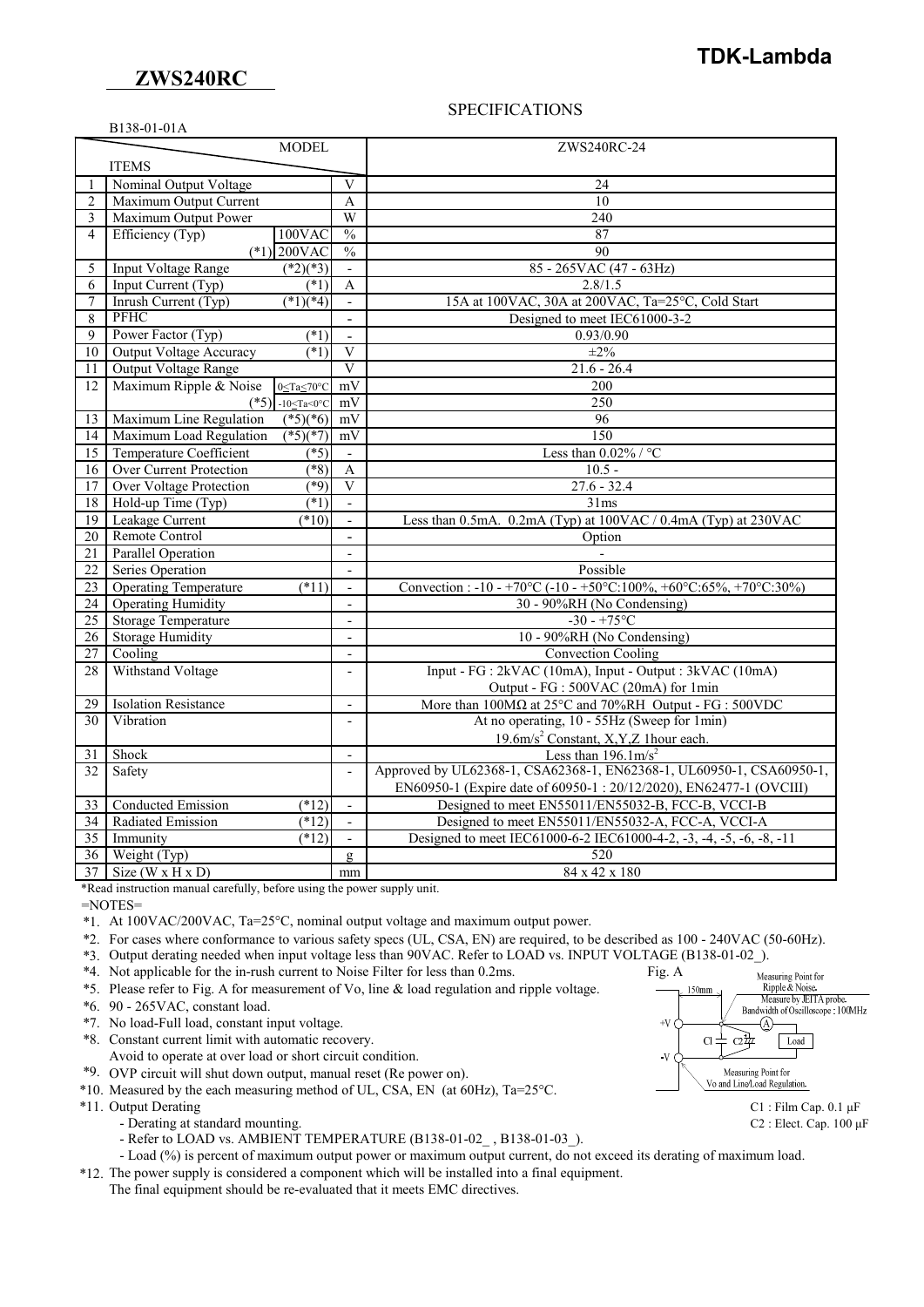## **ZWS240RC**

### B138-01-02

### \*COOLING : CONVECTION COOLING

|                  | $LOAD$ $%$        |              |  |
|------------------|-------------------|--------------|--|
| Ta $(^{\circ}C)$ | <b>MOUNTING A</b> | MOUNTING B.C |  |
| $-10 - +20$      | 100               | 100          |  |
| 30               | 100               | 100          |  |
| 40               | 100               | 100          |  |
| 50               | 100               | 77           |  |
| 60               | 65                | 53           |  |
| 70               | 30                | 30           |  |

|                  | $LOAD$ $(\%)$     |                   |                            |
|------------------|-------------------|-------------------|----------------------------|
| Ta $(^{\circ}C)$ | <b>MOUNTING D</b> | <b>MOUNTING E</b> |                            |
| $-10 - +20$      | 100               | 100               |                            |
| 30               | 82                | 100               | *COOLING : CONVECTION      |
| 40               | 64                | 100               |                            |
| 50               | 46                | 70                | <b>INPUT VOLTAGE (VAC)</b> |
| 60               | 28                | 40                | 85                         |
| 70               | 10                | 10                | $90 - 265$                 |









## **TDK-Lambda**

#### \*COOLING : CONVECTION

| 40 | 64 | 100 |                            | $LOAD$ $%$          |
|----|----|-----|----------------------------|---------------------|
| 50 | 46 | 70  | <b>INPUT VOLTAGE (VAC)</b> | <b>MOUNTING A-E</b> |
| 60 | 28 | 40  |                            | 80                  |
| 70 | 10 |     | $90 - 265$                 | 100                 |
|    |    |     |                            |                     |